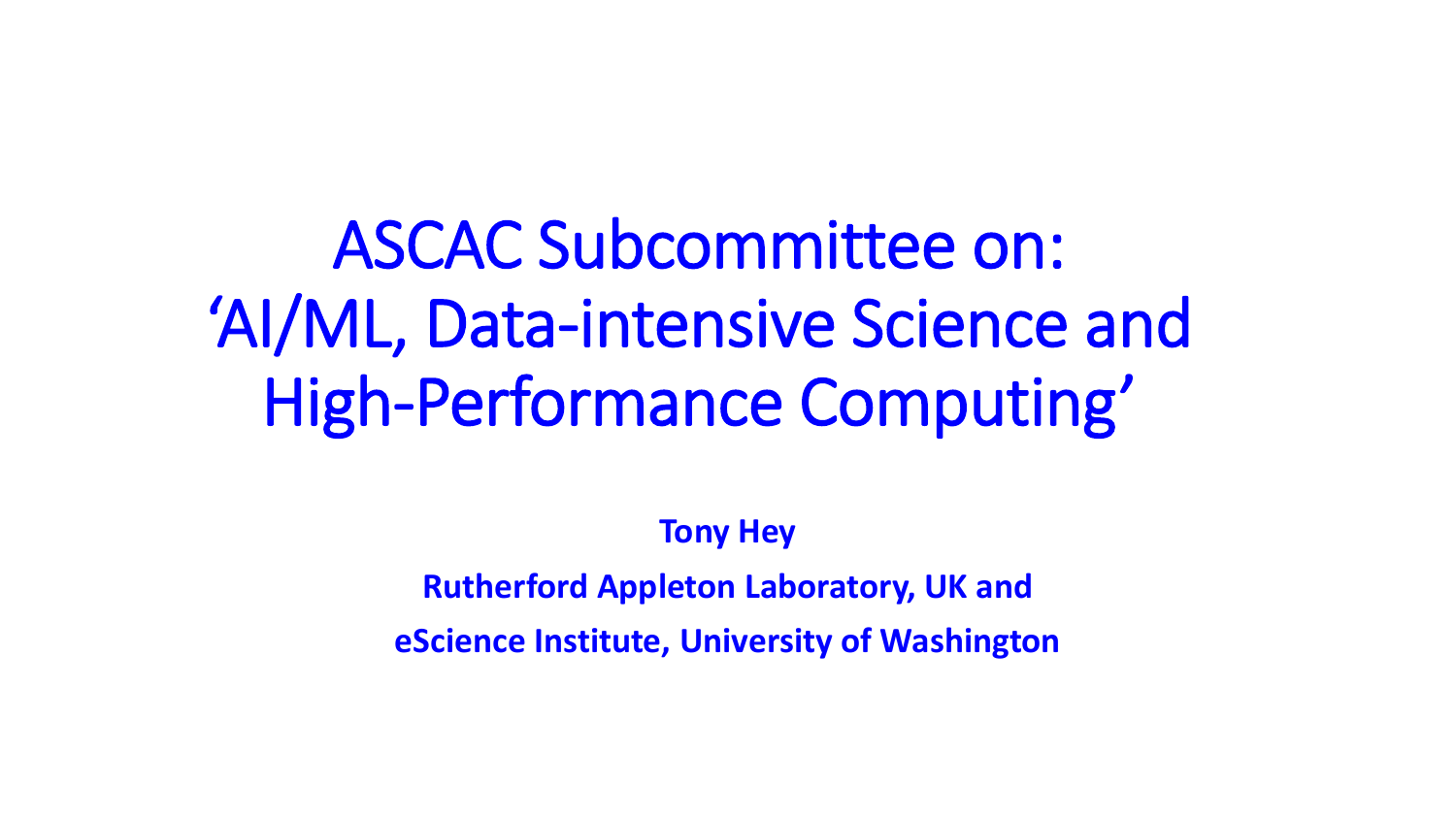# ASCAC Subcommittee on: 'AI/ML, Data-intensive Science and High-Performance Computing' Use shorthand: Subcommittee on 'AI for Science'

#### **The Charge Letter:**

- The letter sets the context of the challenge to the subcommittee:
	- Artificial Intelligence and Machine Learning (AI/ML) have the potential for providing new insights and even new discoveries from this data, including the correlation of experimental and computational data.
	- However, the technical aspects of "AI/ML for Science" may be more challenging than currently envisioned. Over the last few years, several workshops and subcommittee reports have identified and enumerated the scientific opportunities and some challenges from the intersection of AI/ML with dataintensive science and high performance computing.
- The letter requires the sub-committee deliver a report that:
	- Assesses the opportunities and challenges from Artificial Intelligence and Machine Learning for the advancement of science, technology, and Office of Science missions.
	- Identifies strategies that ASCR can use, in coordination with the other SC programs, to address the challenges and deliver on the opportunities.
	- Notes that, due to the cross-cutting nature of this effort, in assembling this subcommittee, we need to include members of, and recommendations from the other Office of Science Federal Advisory Committees, as well as Industry and other Federal experts.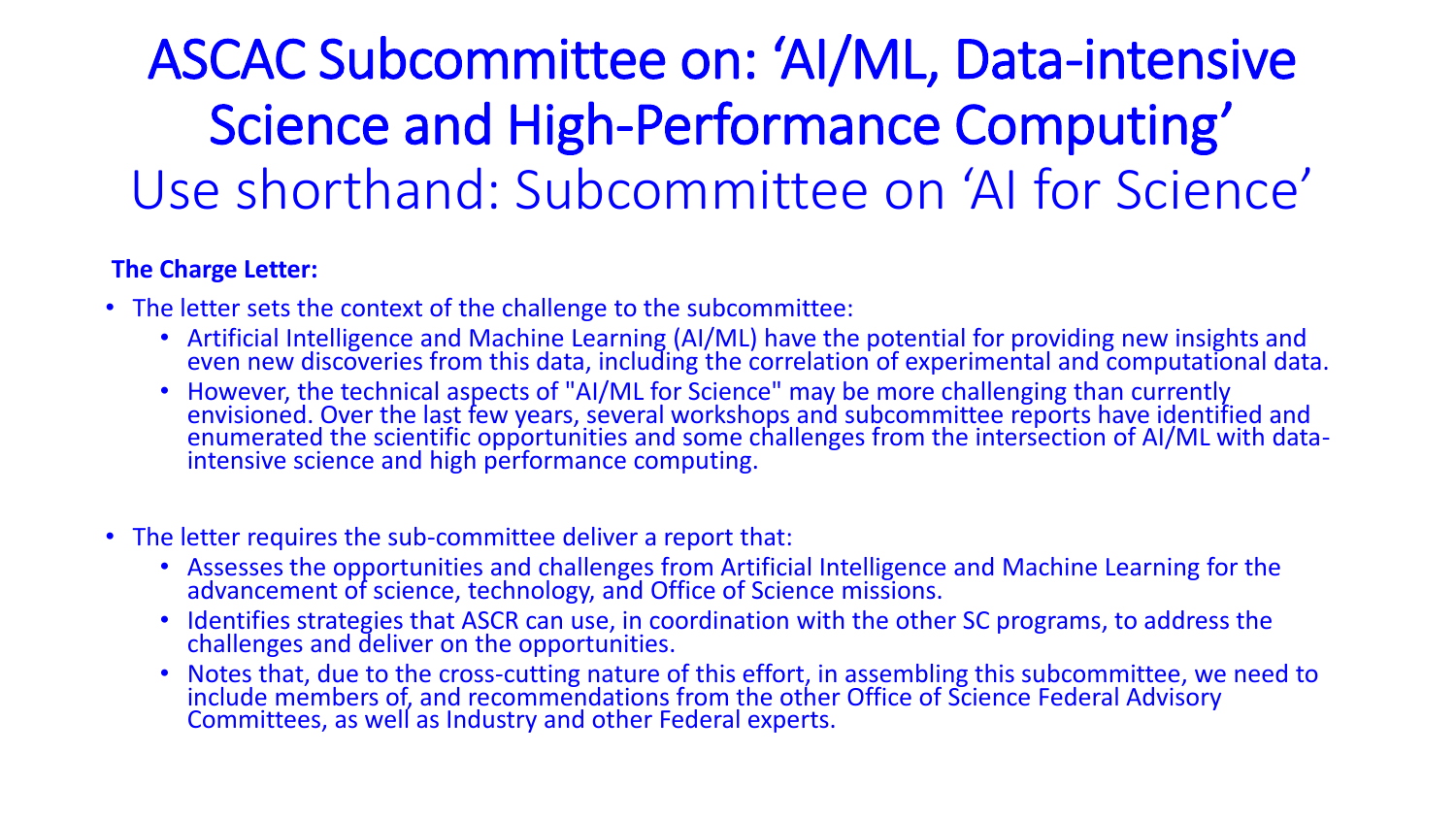# Membership of the Subcommittee

#### **ASCAC Members** – Tony Hey, Jack Dongarra

**AITO** – Fred Streitz

#### **HPC, AI and Big Data academic members:**

- Phil Bourne (Virginia)
- Geoffrey Fox (Indiana)
- Ewa Deelman (USC)
- Joel Saltz (Stony Brook)
- Dan Stanzione (TACC)
- Rebecca Willett (Chicago)

#### **Representatives from other Office of Science Advisory Committees:**

- HEPAP Mike Hildreth (Notre Dame)
- BERAC Kerstin Kleese van Dam (BNL)
- BESAC Abbas Ourmazd (Wisconsin)
- NSAC Tanja Horn (Catholic University)
- FESAC Phil Snyder (General Atomics)
- **NSB** Anneila Sargent (Caltech)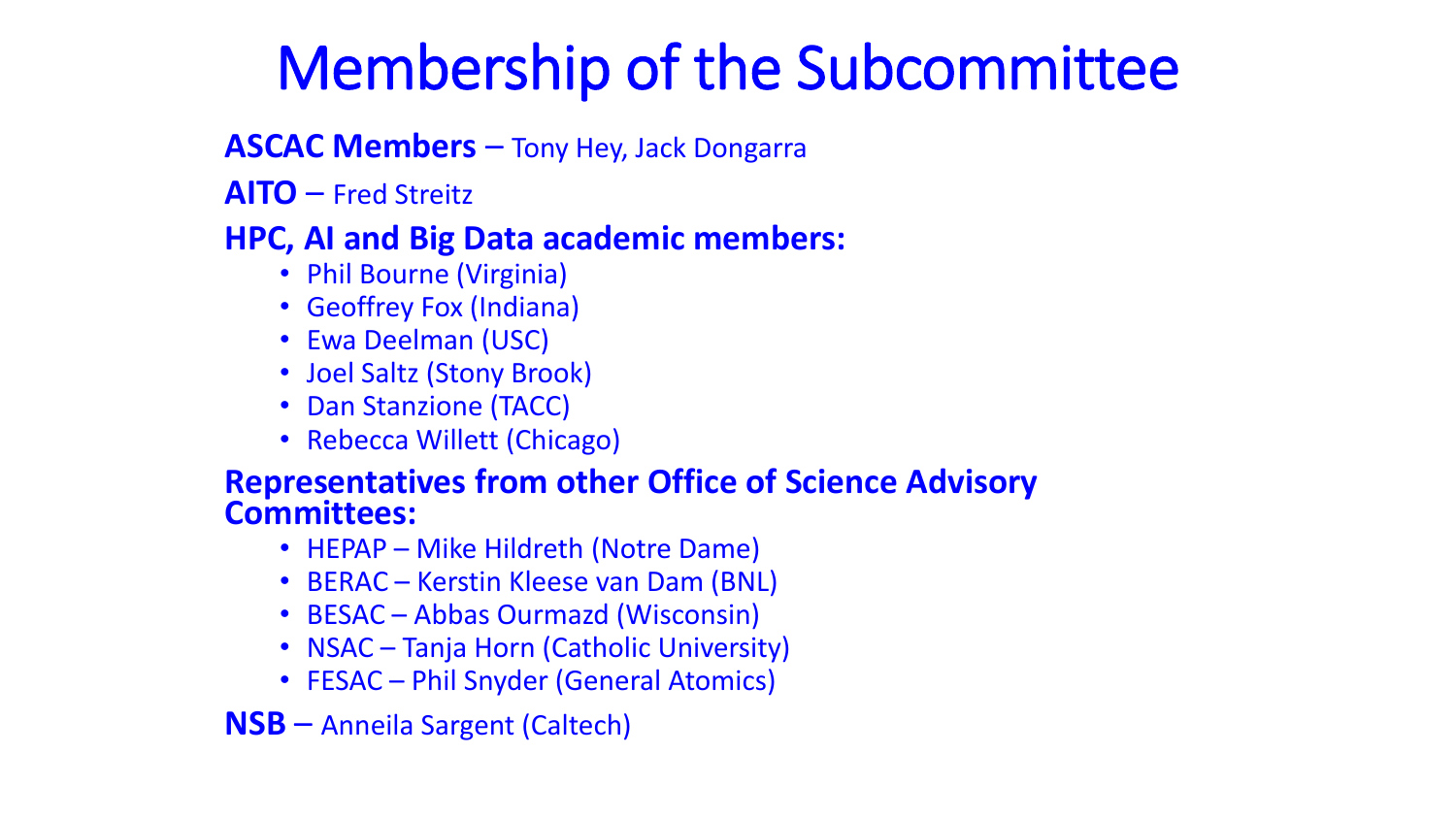## Planned initial information gathering

#### **'AI for Science' Town Hall presentations**:

- Rick Stevens (ANL)
- Kathy Yelick (LBNL)
- Jeff Nichols (ORNL)

#### **Presentations/submissions from Office of Science programs**

- HEPAP Mike Hildreth (Notre Dame)
- BERAC Kerstin Kleese van Dam (BNL)
- BESAC Abbas Ourmazd (Wisconsin)
- NSAC Tanja Horn (Catholic University)
- FESAC Phil Snyder (General Atomics)

#### **Other Agency presentations/submissions:**

- NSF Manish Parashar (OAC), Denise Caldwell (MPS/PHY)
- NIH Susan Gregurick (ASCAC), Grace Peng (NIBIB)

#### **Industrial presentations**

#### **From the IT industry (software):**

- o Amazon
- o Google
- o IBM
- o Microsoft
- o Facebook

#### **From the IT industry (hardware):**

- o Cerebras
- o Intel

#### **From non-IT industry**:

- o GSK
- o GE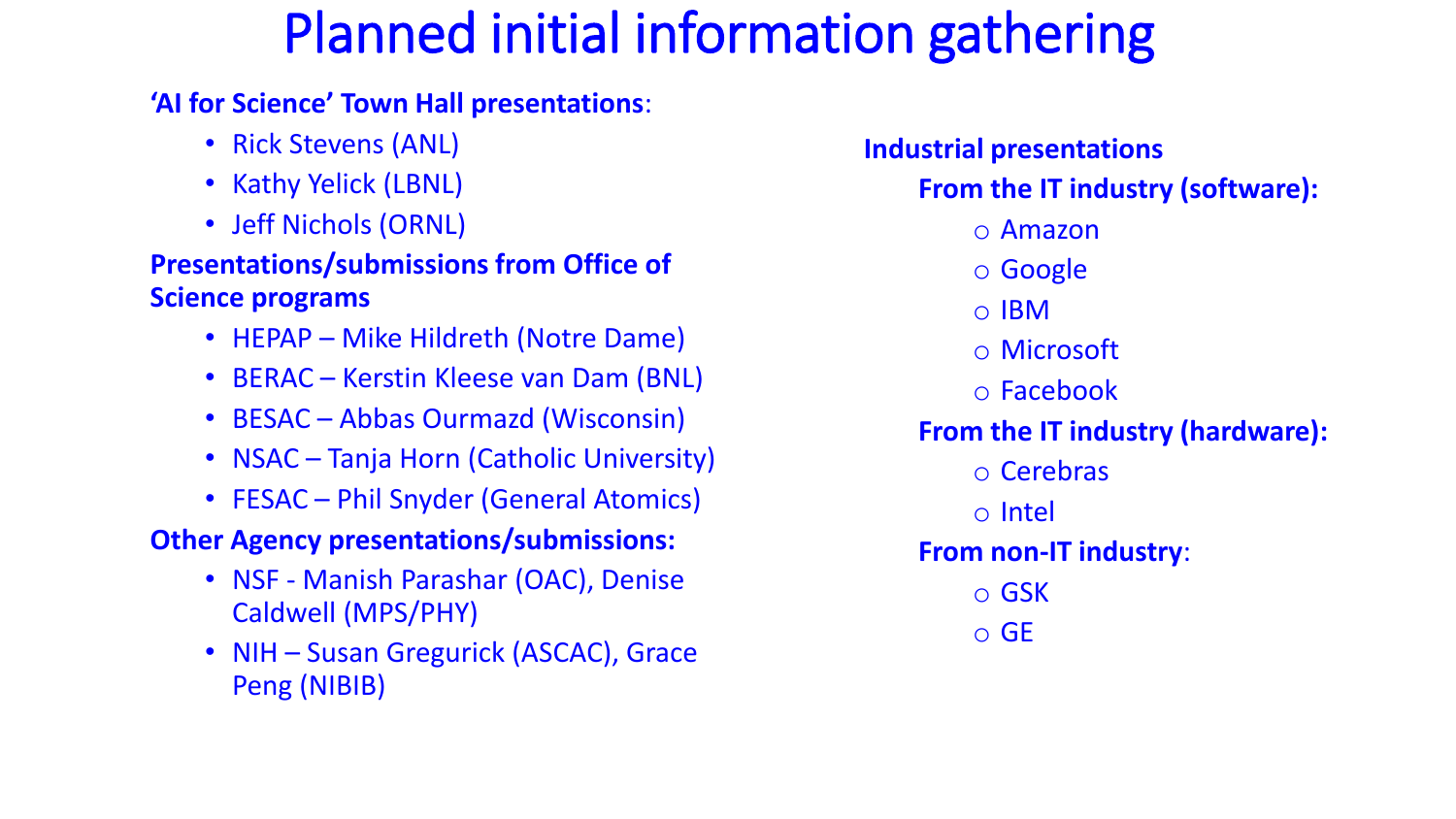# AI for Science: Subcommittee Meetings

## **Information briefings**

- First meeting F2F in Washington DC February 26<sup>th</sup> 27<sup>th</sup>
- Three Zoom meetings:
	- oMarch 13th oMarch 27th oApril 10th

## **Discussion of preliminary conclusions and recommendations**

- April  $30^{th}$  May  $1^{st}$  (via Zoom)
- Follow-up meetings TBD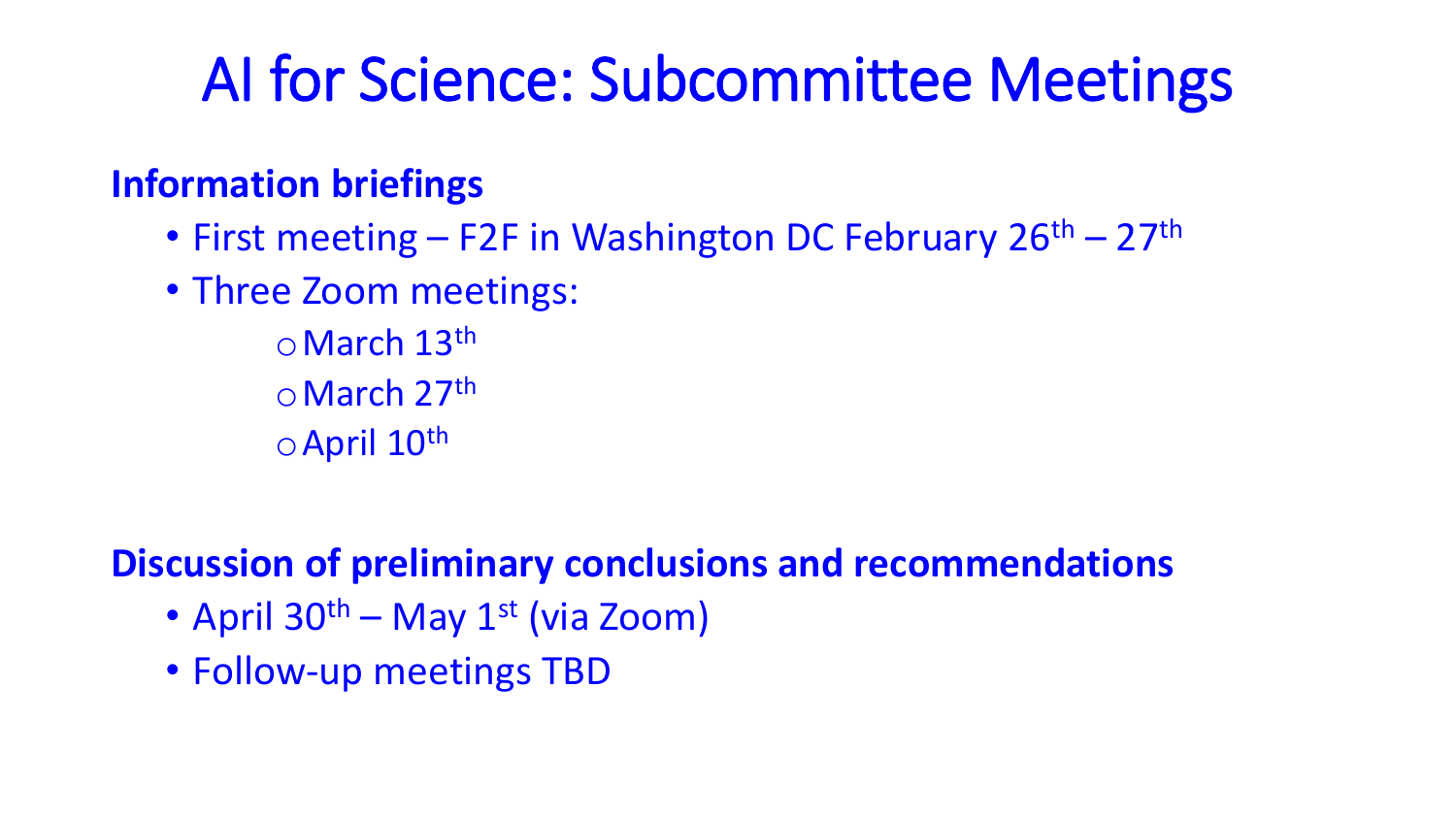# Agenda for February 26<sup>th</sup> – 27<sup>th</sup> Meeting

## **26th February**

#### **Presentations from IT companies:**

- Amazon Sanjay Padhi
- Facebook Larry Zitnik by Zoom
- Google Peter Norvig by Zoom
- IBM Jed Pitera
- Microsoft Sarah Bird by Zoom

### **Other Agency Presentations:**

### **NIH Presentations**

- NIH Susan Gregurick
- NIBIB Grace Peng

### **NSF Presentations**

- OAC Manish Parashar
- MPS/PHY Denise Caldwell

## **26th February (continued)**

### **Other presentations**

- ASCR-BES CAMERA Project Jamie Sethian (LBNL)
- ASA Statistics presentation Laura Freeman (Virginia Tech)
- UQ DOE/NIH AI presentation Tanmoy Bhattacharya (LANL)

## **27th February**

### **Review of 'AI for Science' Town Halls**

- Rick Stevens, Valerie Taylor, Ian Foster ANL
- Kathy Yelick and Jonathan Carter LBNL
- Jeff Nichols and Barney Maccabe ORNL

### **Closed session**

• Subcommittee discussion and agreed actions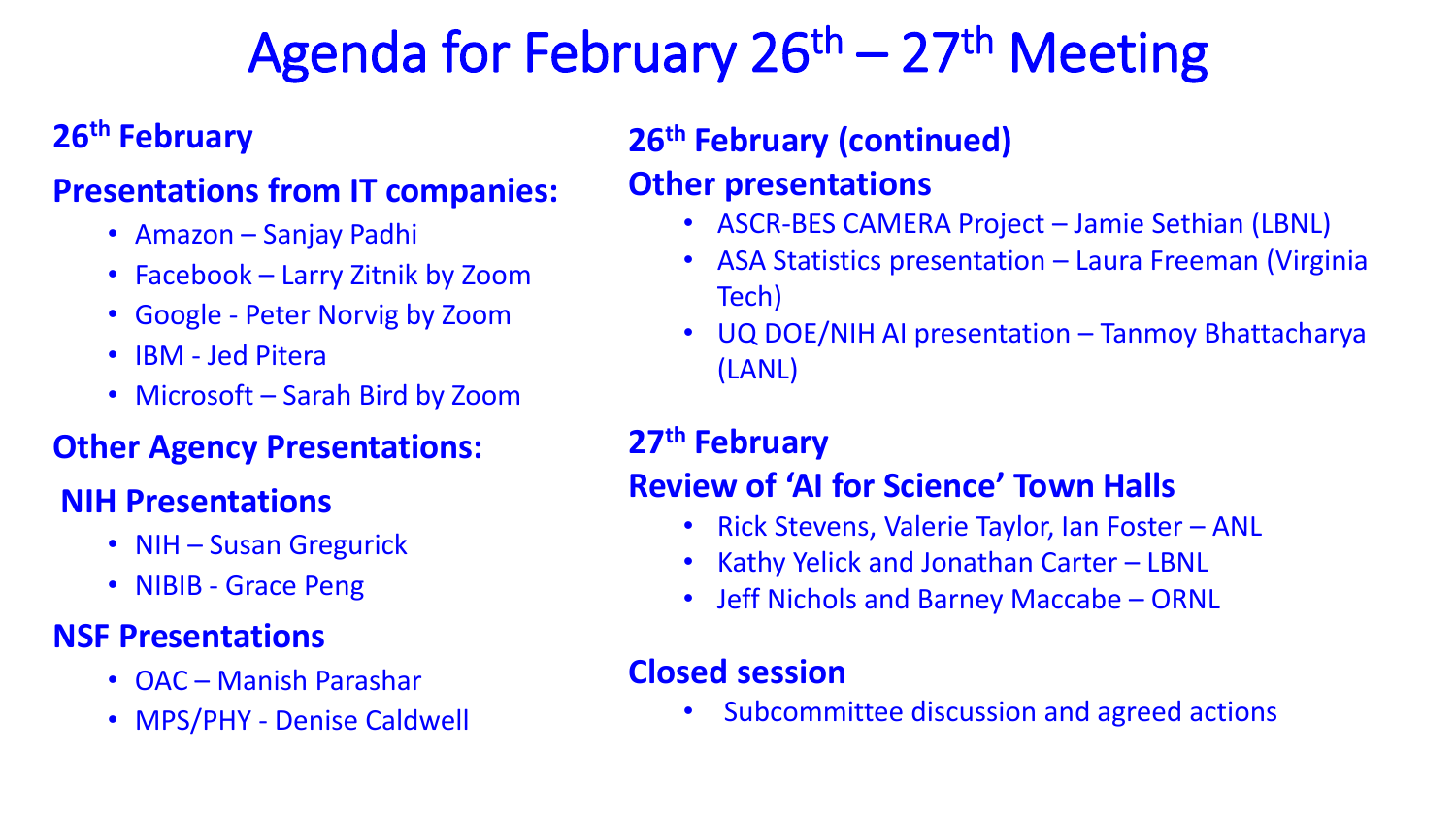# Zoom Meetings in March and April

## **Friday March 13th**

- AI at ORNL David Womble
- Report from BERAC Kerstin Kleese van Dam
- Report from FESAC Phil Snyder
- Report from HEPAP Mike Hildreth

## **Friday March 27th**

- Report from NSAC Tanja Horn
- Report from BESAC Abbas Ourmazd
- AI in GSK Kim Branson
- AI in GE Rick Arthur

## **Friday April 10th**

- AI for Science Becca Willett (U Chicago)
- Al for Science Pedro Domingos (U Washington)
- Cerebras Andy Hock
- Intel Raja Koduri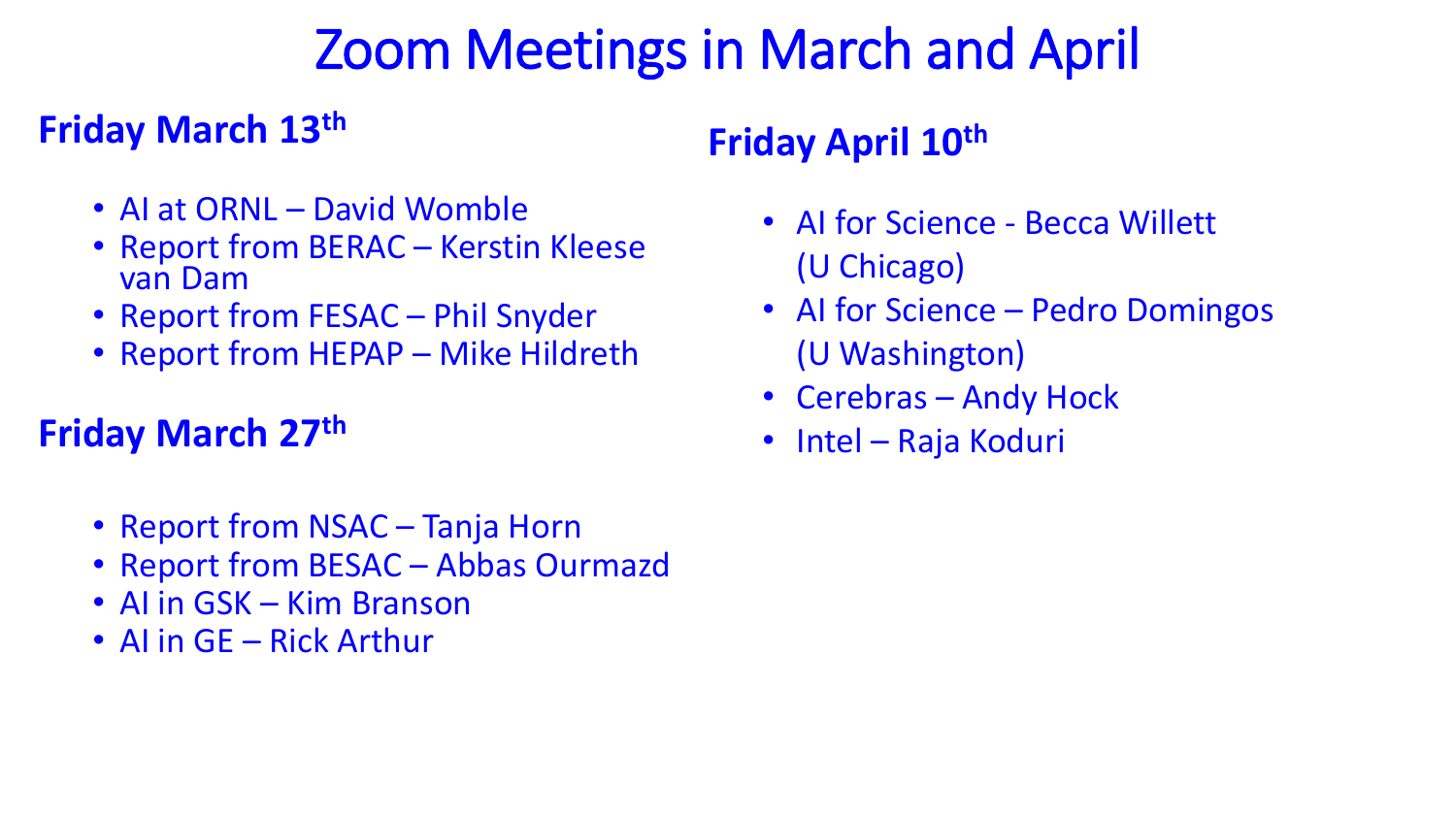# Collection of US Reports on AI

#### **Office of Science Reports**

- AI for Science Report from Town Hall meetings (January 2020)
- Basic Research Needs for Scientific Machine Learning (September 2019)
- FES ASCR Machine Learning Report (September 2019)
- Data and Models: Framework for AI in Science SC Roundtable (June 2019)

#### **National Reports**

- American AI Initiative One Year Annual Progress Report (February 2020)
- Draft NOAA AI Strategy (November 2019)
- NSCAI Interim Report to Congress (November 2019)
- Summary of White House 2019 Summit on AI in Government (September 2019)
- Presidential EO on AI (February 2019)
- NIH Strategic Plan for Data Science
- AI R&D Progress Report 2016 2019) Inter Agency Working Group
- Summary of 2018 White House Summit on AI for Industry
- Summary of 2018 DOD AI strategy
- Summary of White House 2018
- NSTC national AI R&D Strategic Plan (2016)
- **Research Community Reports**
	- ML in the HEP Community White Paper (May 2019)